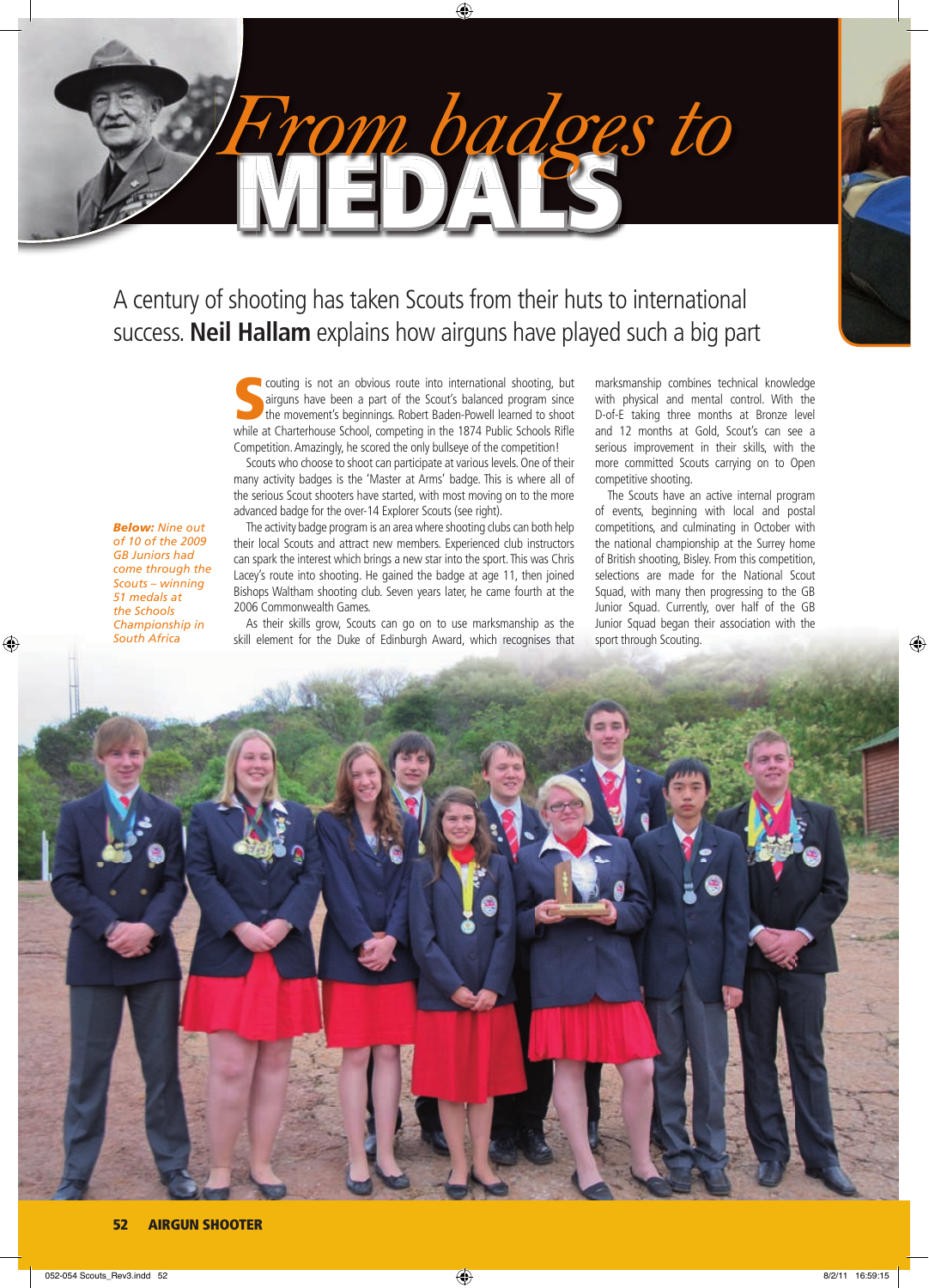



Cost can be a prohibitive factor in any sport, but with equipment for the precision category costing up to £5,000, it is especially the case for shooting. Even Sporter categories, where simpler equipment is used, can cost over £700. To counter this, most of the events organised by the Scouts provide the air rifles and pistols for the event. This not only levels the playing field, but also greatly reduces cost. The Bisley weekend costs each Scout only around £30, and that covers both their camping and competition.

Scouting brings more than just competitors into the sport – many top coaches and officials are also Scout Leaders. For their last championships at Bisley, the Scouts produced 108 range officers from their leadership, all qualified to NSRA Youth Proficiency Scheme Tutor or higher.

Husband and wife team, Roger and Chrissy Monksummers, are North Devon Scout Leaders. In addition to their Scouting, they are both Great Britain Junior Squad Coaches and train new instructors and coaches. In 2009, the Monksummers led a team of GB Juniors to compete in the South African Schools Championship – with nine of the 10 who competed being Scouts. The squad, which included Danielle Blinco (aged 16) and Hannah

## MASTER AT ARMS ACTIVITY BADGE

To gain this badge, Scouts (Under 14) must: Attend regular training sessions in a chosen activity (fencing, shooting or archery) and demonstrate an improvement in skill. Training should be for at least five sessions.

- Know the safety rules associated with the activity and demonstrate their use.
- Take part in the chosen activity at an officially supervised contest and discuss performance with the instructor.

#### PHYSICAL RECREATION ACTIVITY BADGE: MASTER AT ARMS

- To gain this badge, Explorer Scouts (14 and over) must:
- Participate in an activity such as fencing, shooting or archery. This should involve regular participation for at least 25 hours and show improvement.
- Demonstrate skills in your chosen activity to a group of
- young people to encourage them to try the activity. Discuss any safety rules or laws of your chosen activity and
- how to abide by the rules or laws of the activity.
- Take part in at least two competitions or demonstrations and discuss your performance and how to improve with the examiner or instructor.

Davies-Jones (14) of Buxton Explorer Scouts, Michael Bamsey (17) from Kingston Explorers, and Roger and Chrissy's son, Ben (18), won 51 medals.

Another coach who started in Scouting is 20-year old Jess Eden. She began air pistol shooting at 14, gaining the Explorer Scout 'Master at Arms' badge. The following year, she competed at the Bisley championships and joined the National Scout Squad and, by 16, she



 $\bigoplus$ 



*Top: Danielle Blinco shooting in precision air rifl e discipline*

*Above: The Connaught shield was fi rst awarded 100 years ago, and is still contested today*

*Left: Scouts competing in a fi eld target-style event – giving them a taste of target shooting* 

 $\bigoplus$